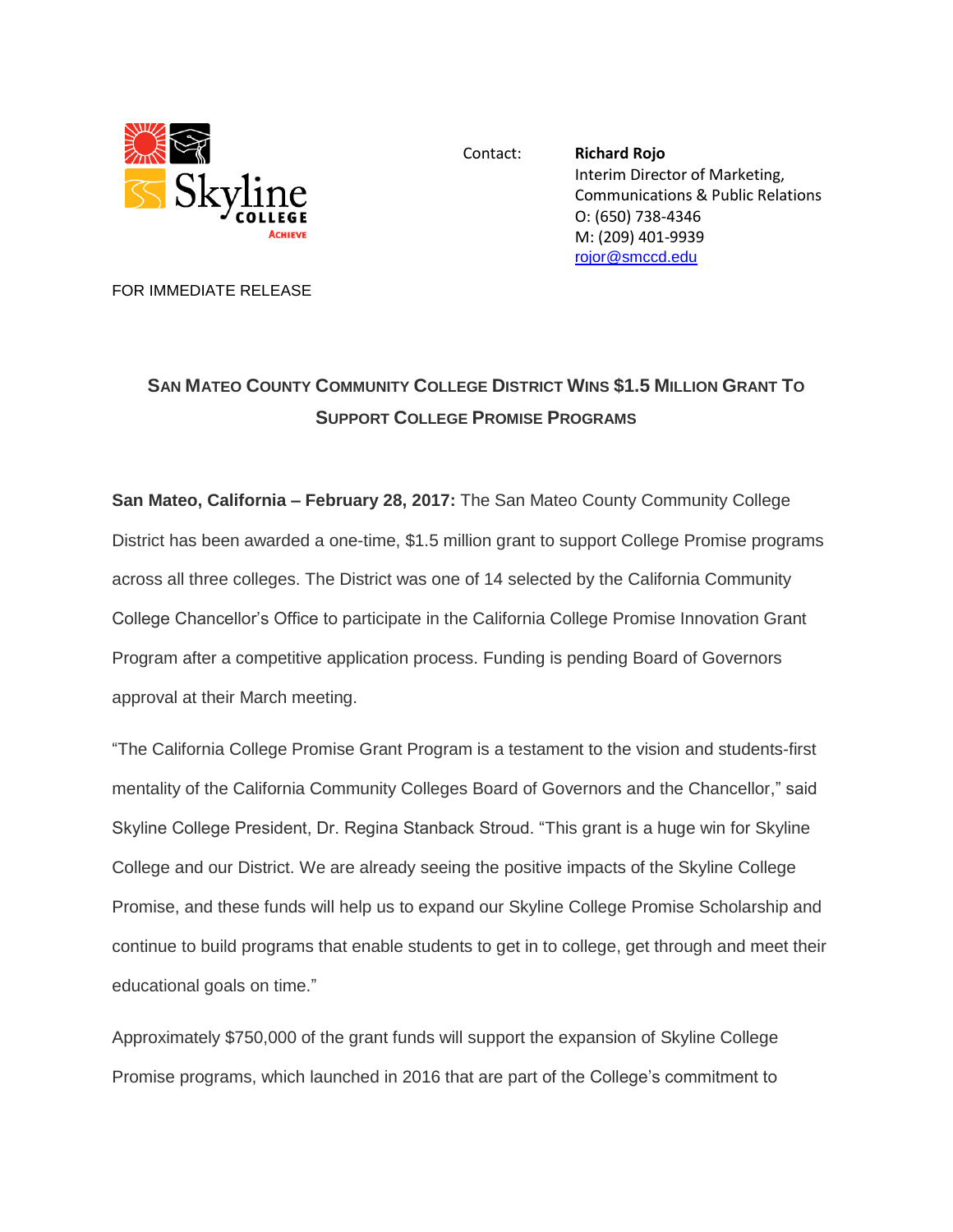students that they can "get in, get through, and get out on time." This expansion will include the Skyline College PREP Program which will expand high school outreach across ten feeder high schools in a year-long programming model, the Summer Scholars Institute which will be expanded from 60 students to 210 students in Summer 2017, and the Promise Scholarship Program Lending Library which will be expanded to meet the needs of the Promise Scholarship Program.

The other \$750,000 of the grant funds will support the districtwide Promise Scholarship expansion. This will allow for all three colleges within the District to offer the last-dollar scholarship that Skyline College implemented in Fall 2016. Skyline College is aiming to provide scholarships to 500 students by the 2018-19 academic year, an increase of over 350 students compared to the 2016-17 pilot year. The College of San Mateo and Cañada College will launch Promise Scholarship pilot programs for the 2017-18 academic year.

California College Promise Innovation Grant Program applications were reviewed and competitively scored based on meeting minimum required objectives and criteria including project need, response to need, work plan, project management, budget, overall feasibility, and sustainability of the project.

Fifty-one districts applied for funds. The San Mateo County Community College District received the maximum grant amount of \$1.5 million. A full list of the California community college districts recommended for funding is available on the [Chancellor's Office website.](http://extranet.cccco.edu/Divisions/StudentServices/CaliforniaPromise.aspx)

## **About the California College Promise Innovation Grant Program**

Assembly Bill (AB) 1741 (Rodriguez) was signed into law in September of 2016 by Governor Brown establishing the California College Promise Innovation Grant Program. This provides financial support to districts interested in implementing new or expanding existing College Promise programs. Generally speaking, College Promise programs are partnerships which align